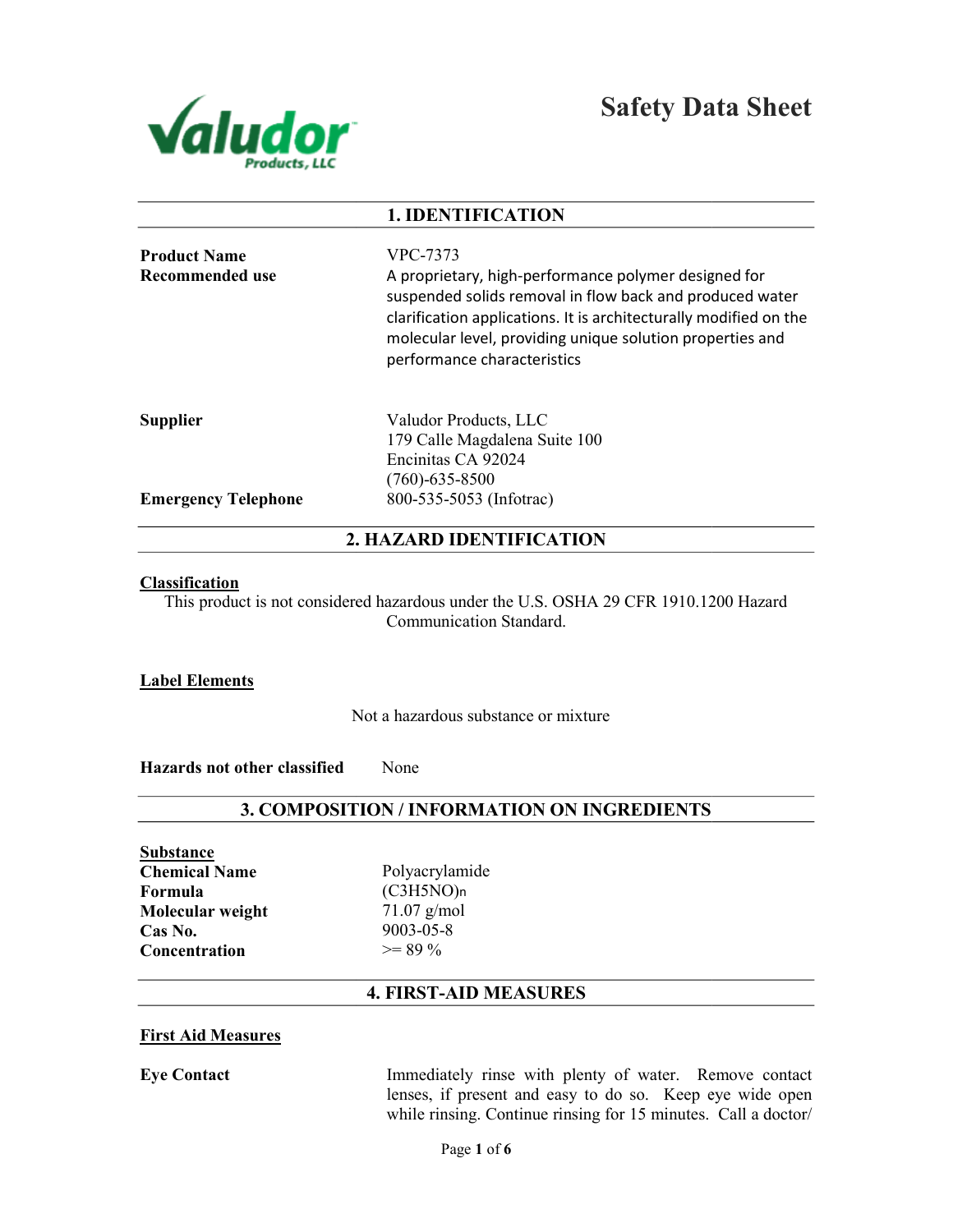|                     | physician if irritation persists                             |
|---------------------|--------------------------------------------------------------|
| <b>Skin Contact</b> | Wash off immediately with plenty of water. Remove all        |
|                     | contaminated clothes and shoes. If skin irritation persists, |
|                     | call a doctor/physician                                      |
| <b>Inhalation</b>   | Remove to fresh air. If not breathing, give artificial       |
|                     | respiration. Get medical attention.                          |
| Ingestion           | Do not induce vomiting without medical advice. Rinse         |
|                     | mouth with water. Never give anything by mouth to an         |
|                     | unconscious person. If symptoms persist, call a physician    |
|                     |                                                              |

#### Most important symptoms/effects, acute and delayed

| <b>Symptoms</b> | No information available |
|-----------------|--------------------------|
|                 |                          |

## 5. FIRE-FIGHTING MEASURES

| <b>Suitable extinguishing Media</b> | Water spray, Dry chemical, Carbon dioxide or appropriate<br>toam |
|-------------------------------------|------------------------------------------------------------------|
|                                     |                                                                  |

#### Specific Hazards Arising from the chemical

Hazardous combustion products Thermal decomposition can lead to the release of irritation or toxic gases and vapors; including and not limited to: Carbon oxides, Nitrogen oxides

#### Protective equipment and precautions for fire-fighters

As in any fire, wear self-contained breathing apparatus pressure-demand, MSHA/NIOSH (approved or equivalent) and full protective gear.

## 6. ACCIDENTAL RELEASE MEASURES

#### Personal precautions, protective equipment, and emergency procedures

| <b>Personal precautions</b> | Avoid contact with eyes, skin and clothing. Avoid breathing |
|-----------------------------|-------------------------------------------------------------|
|                             | vapors or mists. Use personal protection recommended in     |
|                             | Section 8. Ensure adequate ventilation.                     |

#### Methods and materials for containment and cleanup

| <b>Methods for clean-up</b>      | Sweep or vacuum up and place in an appropriate closed       |  |  |
|----------------------------------|-------------------------------------------------------------|--|--|
|                                  | container. Keep unauthorized personnel away. Avoid          |  |  |
|                                  | generating dust. Clean spill site with water after material |  |  |
|                                  | pickup is complete                                          |  |  |
| <b>Environmental Precautions</b> | Prevent entry into waterways or sewers                      |  |  |

## 7. HANDLING AND STORAGE

#### Precautions for safe handling

Do not breathe dust. Avoid dust formation. Avoid contact with eyes, skin and clothing. Use personal protective equipment recommended in section 8. Remove and wash contaminated clothing before reuse. Do not eat, drink or smoke when using this product. Ensure adequate ventilation.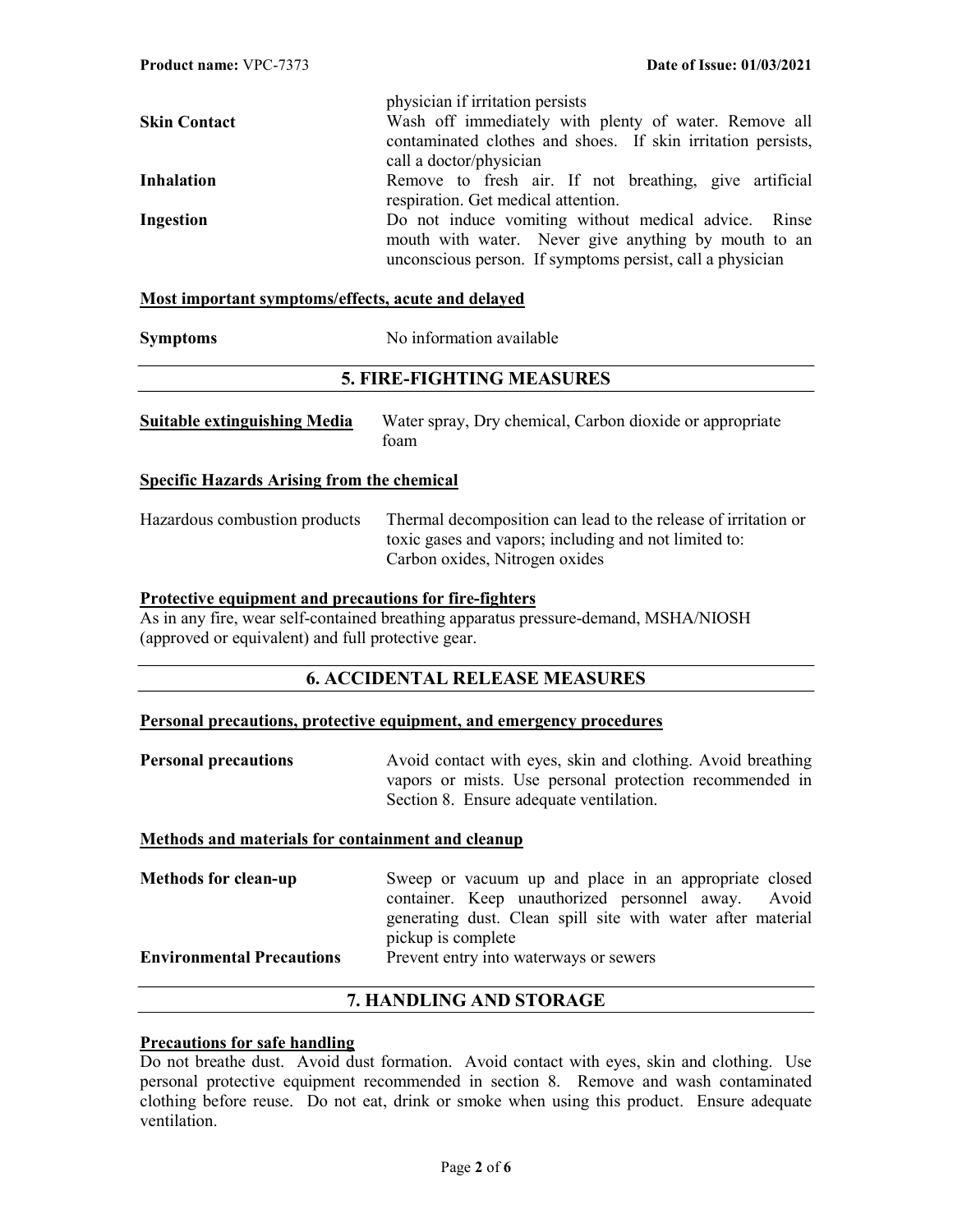## Conditions for safe storage, including any incompatibilities

Store in a cool/low-temperature, well-ventilated, dry place. Keep containers closed and labeled when not in use.

## 8. EXPOSURE CONTROLS / PERSONAL PROTECTION

#### Exposure Guidelines

This product does not contain any hazardous materials with occupational exposure limits established by the regional specific regulatory bodies

## Appropriate engineering controls

Ensure adequate ventilation, especially in confined areas. Consider the potential hazards of this material, applicable exposure limits, job activities and other substances in the work place when designing controls and selecting personal protective equipment.

#### Personal Protective Equipment

| <b>Eye/face protection</b>    | Chemical safety goggles                                                                                                                                                |
|-------------------------------|------------------------------------------------------------------------------------------------------------------------------------------------------------------------|
| <b>Skin protection</b>        | Choose the appropriate protective clothing and gloves based<br>on the tasks being performed to avoid exposure to skin. Wear                                            |
|                               | protective gloves                                                                                                                                                      |
| <b>Respiratory protection</b> | Not required under normal circumstances. If exposure limits<br>are exceeded or if irritation or other symptoms are<br>experienced use a NIOSH/MSHA approved respirator |
| <b>Hygiene Measures</b>       | Handle in accordance with good industrial hygiene and safety<br>practices. Do not eat, drink or smoke when using this<br>product.                                      |

| Appearance                           | White granule             |
|--------------------------------------|---------------------------|
| <b>Physical state</b>                | Solid                     |
| Odor                                 | Weak odor                 |
| <b>Odor threshold</b>                | No information available  |
| pН                                   | 8.5(50g/L)                |
| Melting point / freezing point       | $>$ 230 C / 446 F         |
| <b>Boiling point / Boiling range</b> | Not applicable            |
| <b>Flash point</b>                   | Not applicable            |
| <b>Evaporation rate</b>              | Not applicable            |
| Flammability                         | No information available  |
| <b>Flammability or explosive</b>     |                           |
| limits                               |                           |
| Upper                                | No information available  |
| Lower                                | No information available  |
| Vapor pressure                       | No information available  |
| Vapor density                        | No information available  |
| <b>Specific Gravity</b>              | No information available  |
| Solubility in water                  | Slightly soluble in water |
| <b>Partition coefficient</b>         | No information available  |
| <b>Auto-ignition temperature</b>     | No information available  |

## 9. PHYSICAL and CHEMICAL PROPERTIES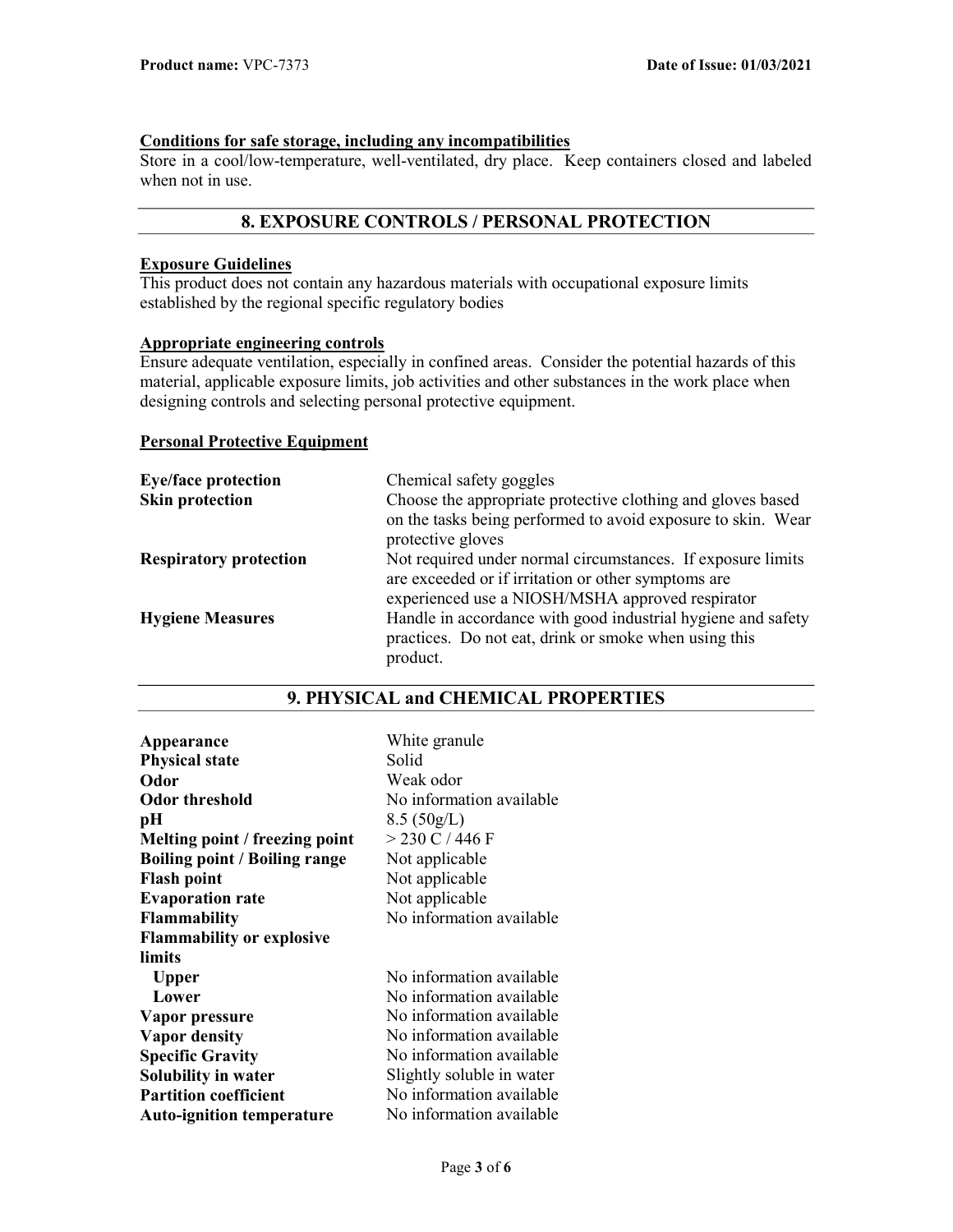| <b>Decomposition temperature</b> | No information available |
|----------------------------------|--------------------------|
| <b>Viscosity</b>                 | No information available |

## 10. STABILITY AND REACTIVITY

| Reactivity                                   | None known under normal conditions.                                             |
|----------------------------------------------|---------------------------------------------------------------------------------|
| <b>Chemical stability</b>                    | Stable under ordinary conditions of use and storage.                            |
| <b>Possibility of hazardous</b><br>reactions | None under normal processing.                                                   |
| <b>Conditions to avoid</b>                   | Avoid dust formation.                                                           |
| Incompatible materials                       | Strong oxidizing agents.                                                        |
| <b>Hazardous decomposition</b><br>products   | Hazardous combustion can lead to the release of irritating<br>gases and vapors. |

# 11. TOXICOLOGICAL INFORMATION

#### Information on likely routes of exposure

| <b>Skin contact</b> | May cause skin irritation                 |
|---------------------|-------------------------------------------|
| Eye contact         | May cause eye irritation                  |
| Inhalation          | May cause irritation of respiratory tract |
| Ingestion           | May be harmful if swallowed               |

Symptoms related to the physical chemical and toxicological characteristics No information available

#### Delayed and immediate effects and also chronic effects form short and long-term exposure

| <b>Skin damage/irritation</b>   | Not classified |
|---------------------------------|----------------|
| Eye damage/irritation           | Not classified |
| <b>Sensitization</b>            | Not classified |
| <b>Mutagenic effects</b>        | Not classified |
| Carcinogenicity                 | Not classified |
| <b>Reproductive toxicity</b>    | Not classified |
| $STOT$ – single exposure        | Not classified |
| <b>STOT</b> – repeated exposure | Not classified |
| <b>Aspiration hazard</b>        | Not classified |

#### **Acute Toxicity**

#### Component information

| Component      | Cas-No          | <b>LD50 Oral</b>                      | LD50 Dermal | <b>LC50</b> Inhalation |
|----------------|-----------------|---------------------------------------|-------------|------------------------|
| Polyacrylamide | $9003 - 05 - 8$ | $\text{Rat}$ : $> 1000 \text{ mg/kg}$ |             |                        |
|                |                 | Mouse: $12950 \text{ mg/kg}$          |             |                        |

# 12. ECOLOGICAL INFORMATION

Ecotoxicity Should not be released to environment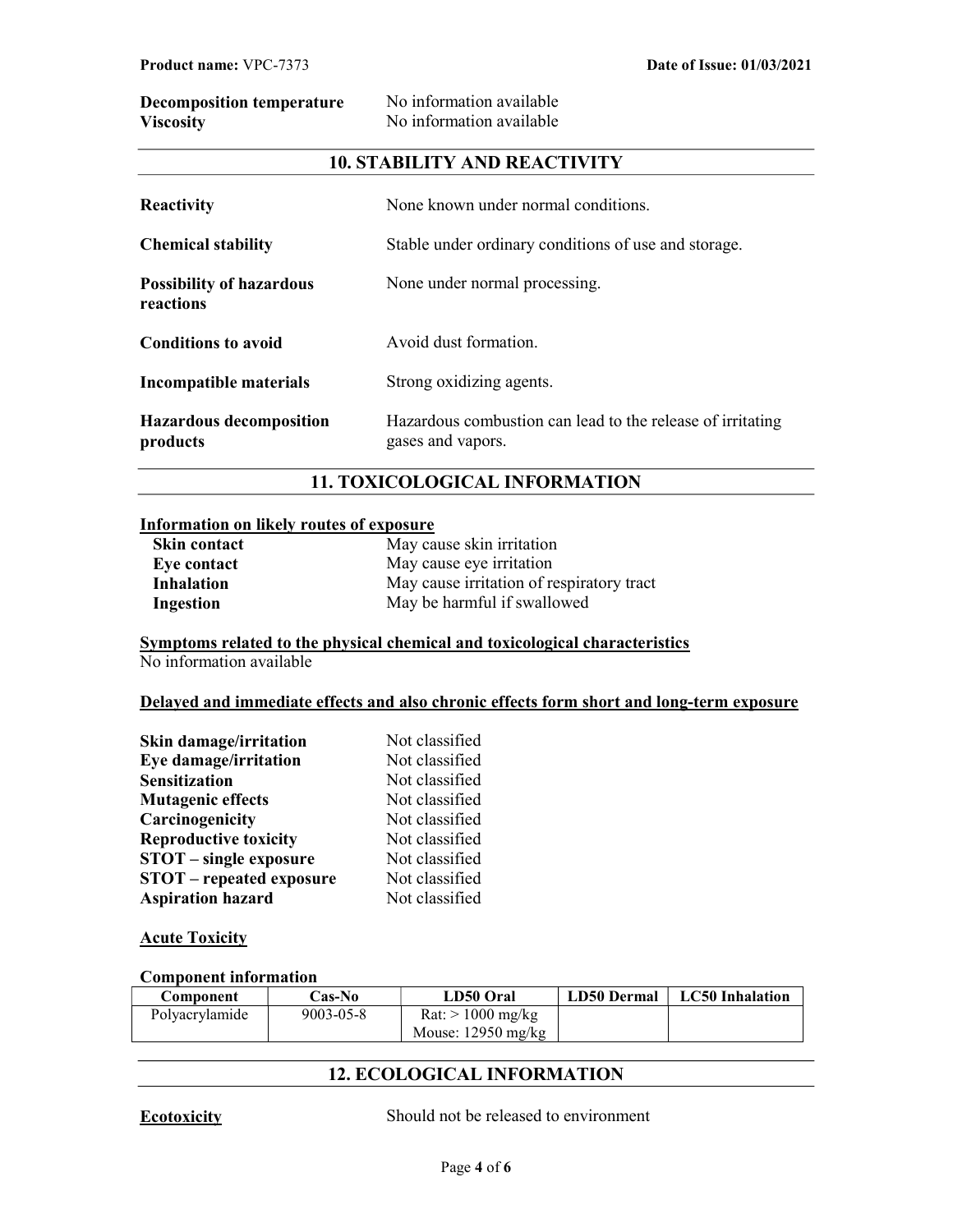| Persistence and degradability    | No information available |
|----------------------------------|--------------------------|
| <b>Bioaccumulative potential</b> | No information available |
| <b>Mobility in soil</b>          | No information available |
| <b>Other adverse effects</b>     | No information available |

## 13. DISPOSAL CONSIDERATIONS

Waste Disposal Methods Processing, use or contamination of this product may occur during product use. Accordingly, it is the responsibility of the user to determine the proper disposal methodologies. Consult the appropriate state, regional or local regulations to ensure complete and accurate classification. Dispose of contaminated packaging in accordance with local regulations.

## 14. TRANSPORT INFORMATION

| <b>DOT</b>  | Not regulated |
|-------------|---------------|
| <b>IATA</b> | Not regulated |
| <b>IMDG</b> | Not regulated |

# 15. REGULATORY INFORMATION

## International Inventories

| TCA<br>״<br>1212<br>* ∾ | - .<br>∟ısted           |
|-------------------------|-------------------------|
| DCL<br><b>DOL</b>       | - .<br>1sted<br>Listeti |

#### US Federal Regulations

TSCA section 12(b) Export Notification Not regulated

#### SARA 313

Section 313 of Title III of the Superfund Amendments and Reauthorization Act of 1986 (SARA). Not applicable

## SARA 311/312 Hazard Categorization

| Acute health hazard   | No               |
|-----------------------|------------------|
| Chronic Health Hazard | No               |
| Fire hazard           | $\rm No$         |
| Pressure              | No               |
| Reactivity            | $\rm N_{\Omega}$ |

## CERCLA/SARA 302 & 304